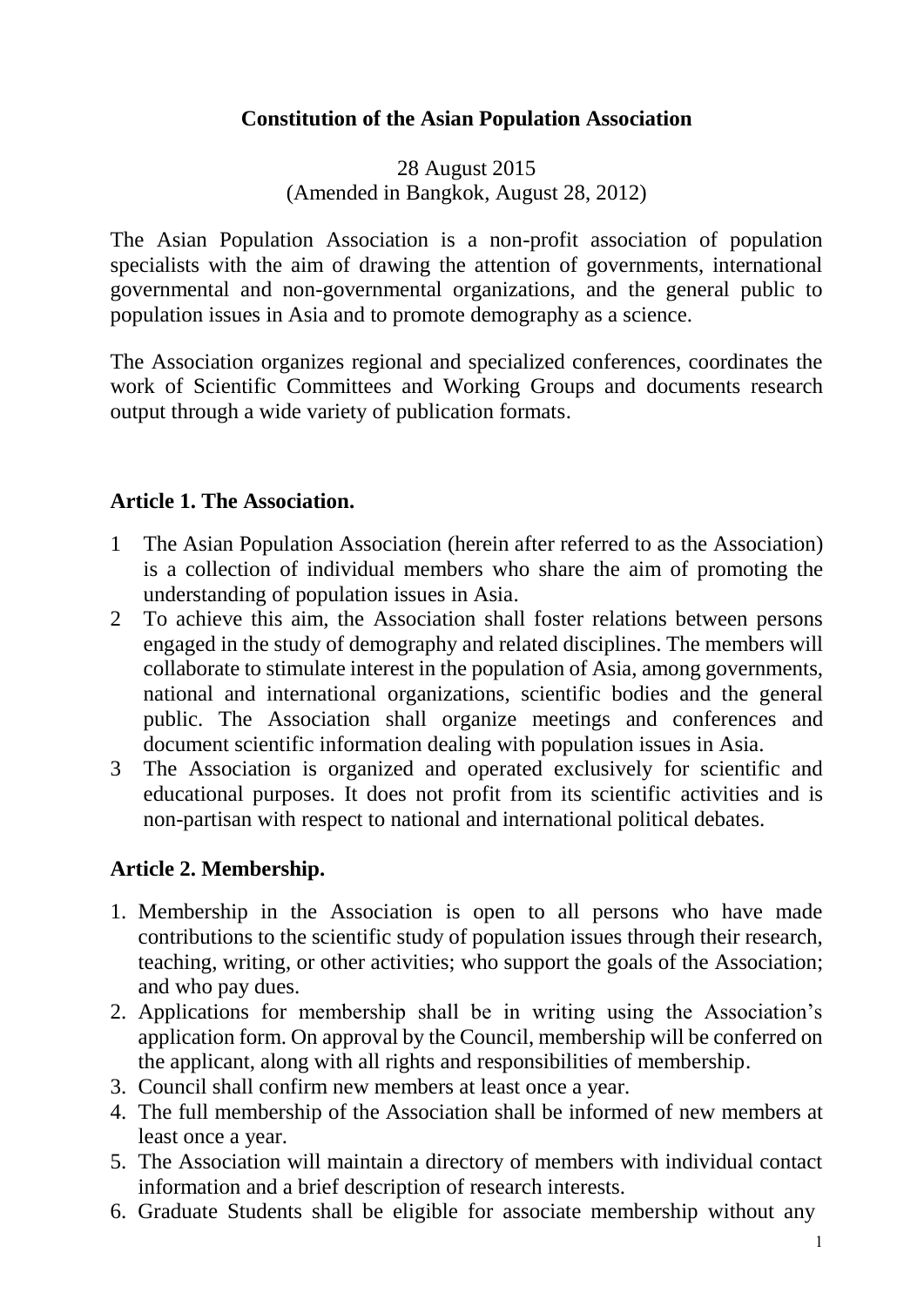membership fee. The Council will determine the application process and the Association benefits to be extended to Student Associates. Student Associates shall not have the right to vote in any Association matters.

- 7. The Council may for good and serious reasons and by a two-thirds majority (six out of the nine members) suspend a member from the privileges of membership. Such suspension shall become operative immediately, but shall be reported to the next General Assembly. The suspended member shall have the right to address the General Assembly. The General Assembly shall vote on the issue of expulsion which will require a two-thirds majority to be carried. The decision of the General Assembly shall be final.
- 8. Members who have not paid dues for two successive years without being excused payment by the Council shall be considered to have resigned. Such members may be reinstated on payment of all back dues.
- 9. The Council may establish special conditions of life membership .

# **Article 3. General Assembly**

- 1. The General Assembly of all members shall be convened at regular intervals and at least once every three years. The Council will issue by-laws for the procedures to convene and run a General Assembly.
- 2. The Secretary-General shall give at least three months notice to each member of the Association of the date and place of the next General Assembly.
- 3. The accidental omission of notification to an individual member under Article 3.2, shall not invalidate the actions of the Assembly.

# **Article 4. Officers and Council**

- 1. The Officers of the Association shall be a President, a Vice-President, a Secretary-General and a Treasurer; and shall be elected by the membership. They shall constitute the Executive Committee.
- 2. The Immediate Past President may serve as an ex-officio Council member in an advisory capacity.
- 3. The Council of the Association shall consist of the four Officers and five other members, all to be elected in the manner laid down in Article 9.

# **Article 5. Period of Office.**

- 1. The Council will be elected by the membership as a whole every three years. The elected officers shall serve in their specific capacities for the term of the Council.
- 2. Members and Officers of Council shall not be eligible for election more than two consecutive terms in one capacity and not more than three terms in any elected capacity.
- 3. Vacancies in the Council resulting from death, resignation, election to another office, or any other cause, shall be filled in the following manner: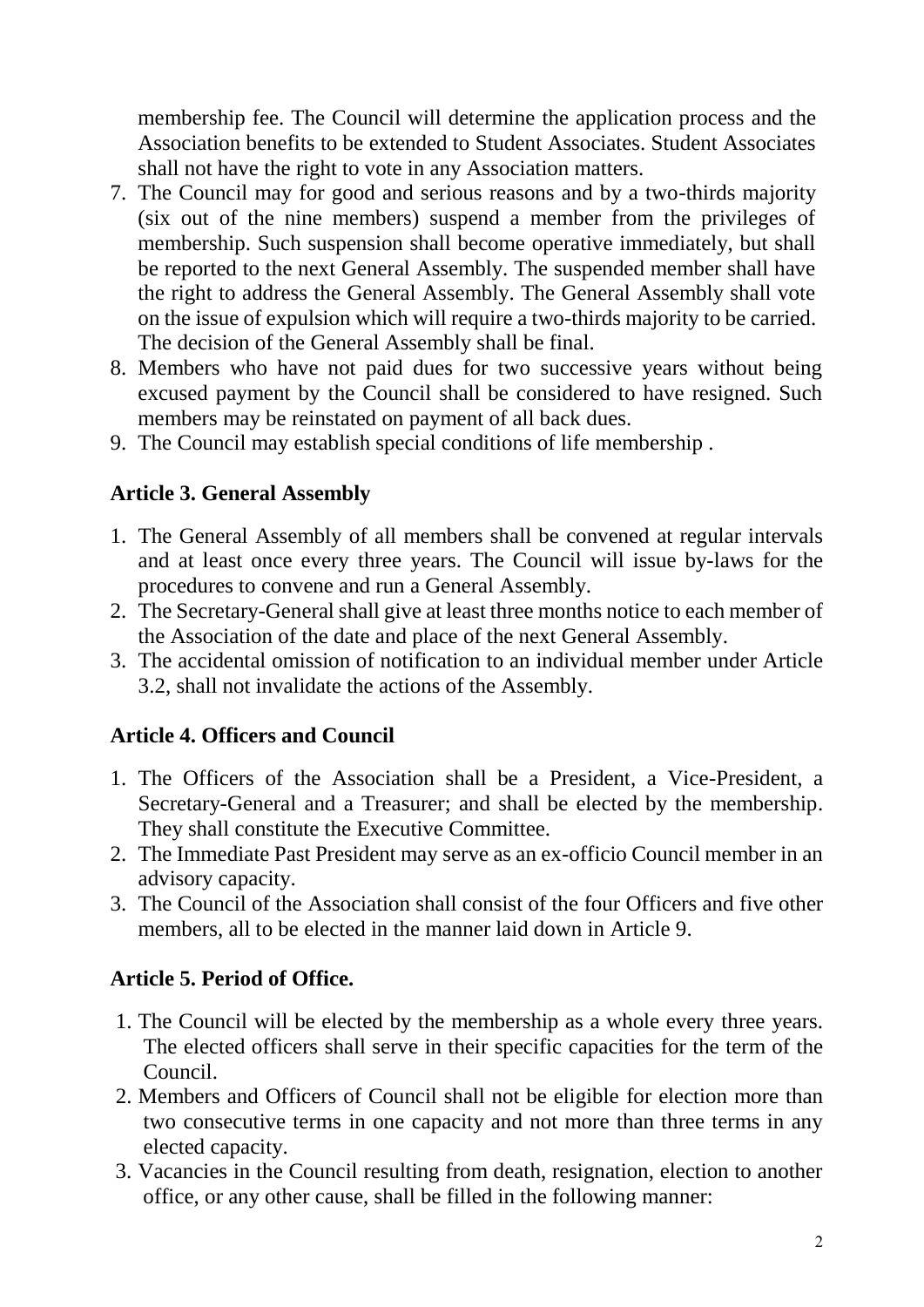- a. If there is a vacancy in the office of the President, the Vice-President shall succeed to the office and shall serve for the remainder of the former President's term of office.
- b. If there is a vacancy in the office of Vice-President, Secretary-General or Treasurer, one Member of Council shall be chosen by majority vote of Council to serve for the remainder of the Officer's term.
- c. The filling of a vacancy among other Members of Council will be carried out by referring back to the results of the most recent election. The non-elected candidate who gained the most votes shall be co-opted as Member to serve the remainder of the Council term.

#### **Article 6. Executive Secretary.**

- 1. The Council may appoint an Executive Secretary. The Executive Secretary may be paid an honorarium by the Association and serves subject to the wishes of the Council.
- 2. The Executive Secretary shall perform such functions as the President and the Secretary-General and Treasurer may assign and, if the Association has an office, shall direct that office and manage the routine budgets and staff employed.
- 3. The Executive Secretary shall not be a member of the Council but will attend its meetings and keep minutes of the meetings of the Council and General Assembly.

#### **Article 7. Powers of Council and Officers.**

- 1. The Council shall have powers delegated by the General Assembly to manage the affairs of the Association, in accord with the objectives and missions of the Association.
- 2. In cases of urgency and between regular meetings the President in consultation with the Vice President and Secretary General will act on behalf of the Council and will represent the Association to the general public.
- 3. The Vice President shall assist the President in carrying out the decisions of the Council and the General Assembly.
- 4. The Secretary-General shall oversee the administration of the affairs of the Association, be the liaison between the Executive Secretary and the Council.
- 5. The Treasurer shall cause accounts to be kept of the finances of the Association, and shall make financial reports to meetings of Council and the General Assembly.

# **Article 8. Voting Rights.**

1. All confirmed members of the Association shall have equal voting rights.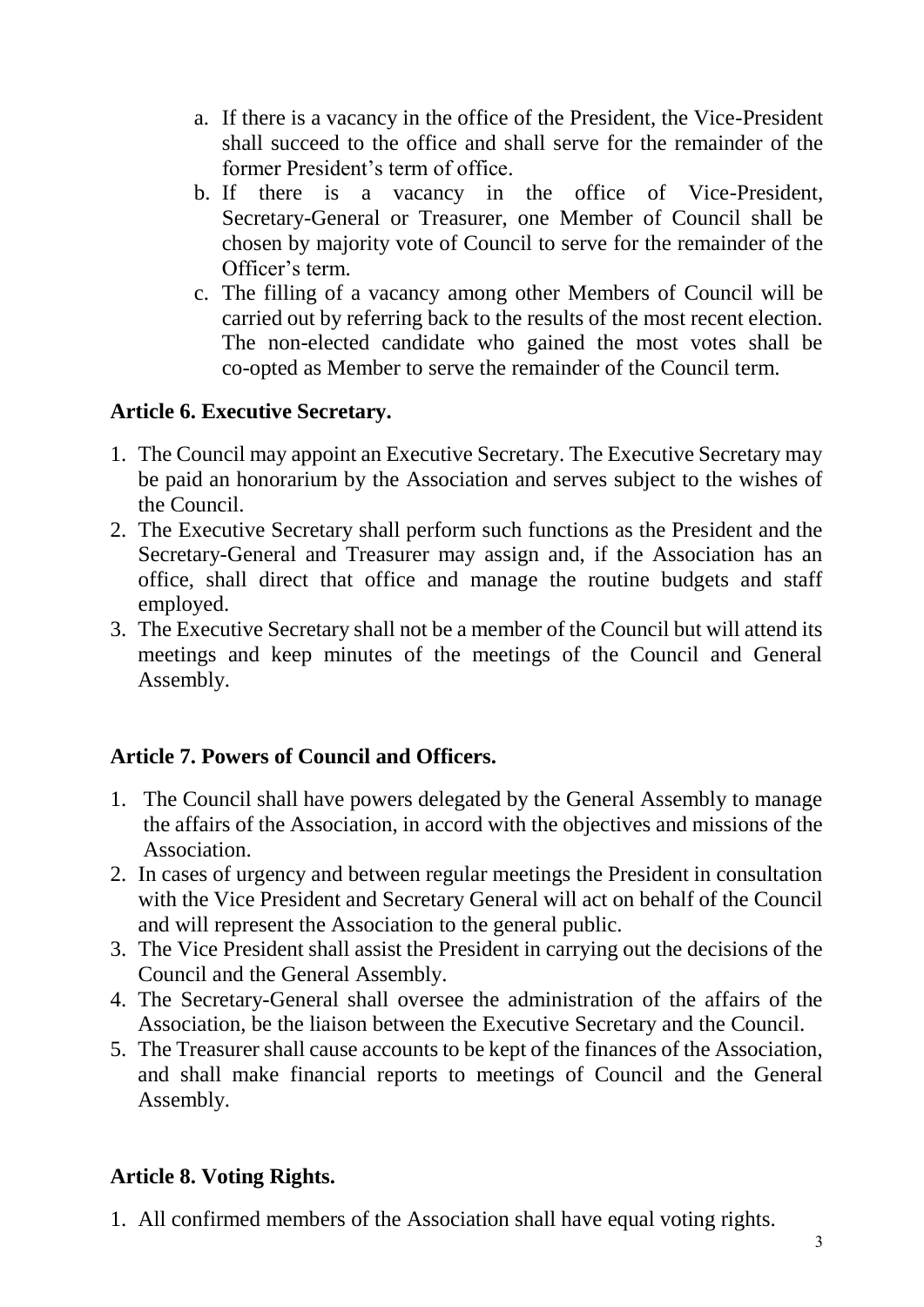2. Votes at a General Assembly may, in the first instance, be taken by a show of hands. After the results of the vote have been announced, the President or any five members present may demand that a ballot be taken.

#### **Article 9. Election of Officers and Members of the Council.**

- 1. An election of four Officers and five Members of the Council shall be held every three years.
- 2. The Council will appoint a Nominations Committee drawn from the membership, comprising five eminent scholars with knowledge of the Asian region, to arrange upcoming elections. The composition of the Committee should reflect variety in terms of nationality and disciplinary specialization, and should ensure gender balance.
	- a. One member will be designated the Chair of the Nominations Committee, and will be responsible to report back to Council.
	- b. Normally no member of the Council will be eligible to serve on the Nominations Committee, but the Council may appoint up to two current members to the Committee if it is clear that they will be retiring from the Council after the election.
- 3. Nominations for all positions will be compiled by the Nominations Committee and submitted to the Council.
	- a. The Council will determine the schedule for the process of nomination and election, and will ensure that the membership is informed about each stage of the process.
	- b. The Nominations Committee will provide the names of at least two members to be candidates for each position to be filled.
	- c. The full slate of nominations should reflect variety in terms of nationality and disciplinary specialization, and should ensure gender balance.
	- d. The candidates must be Association members in good standing.
	- e. Members may not serve more than two consecutive terms as an Officer of the Association, and may not serve on Council for more than four consecutive terms in different positions as Officer or Member.
	- f. All nominees must provide agreement to their candidature and willingness to serve if elected.
	- g. Members of the Nominations Committee may not be nominated as candidates for Council positions.
- 4. The election will be organized by the Secretariat under the authority of the Council. The electoral procedure shall be overseen by the Chair and one other member of the Nominations Committee, who will ensure that the election is carried out in a fair and transparent way.
	- a. Election of Officers will be based on simple majority vote between two candidates.
	- b. In the case of three or more candidates for any Officer post, the candidate receiving a plurality of votes will be declared winner.
	- c. If there is a tie vote for any position, all elected Officers of the incoming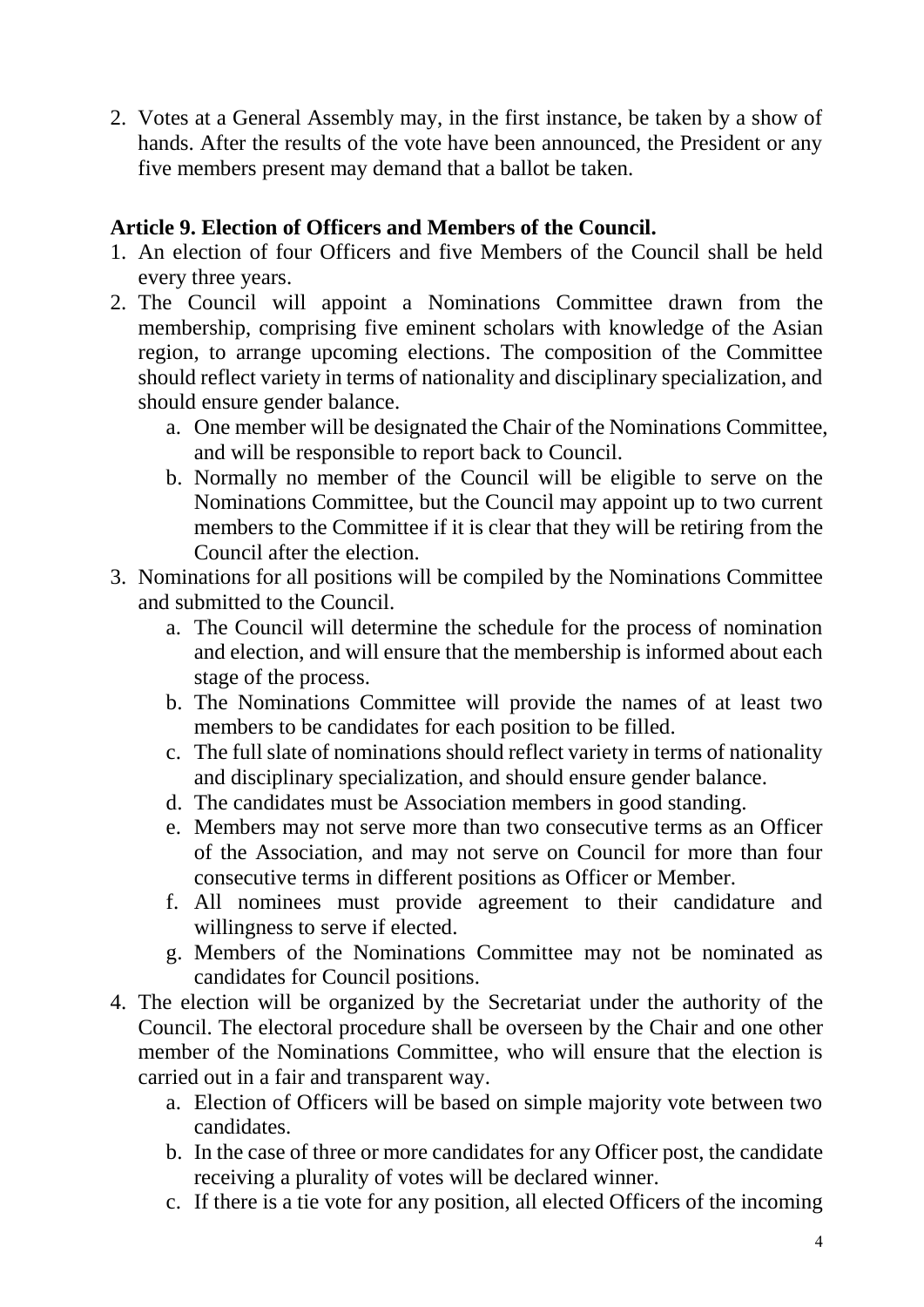Council who shall convene to determine a casting vote. If they are unable to make a casting vote the election of that position will be declared void, and the membership will vote in a supplementary poll.

5. The newly elected Officers and Council shall assume office immediately following the declaration of election results, and will work with the outgoing Officers to effect a speedy and efficient transfer of responsibilities, records and information needed to carry out the Association's business.

# **Article 10. Finance.**

- 1. The financial affairs of the Association shall be administered by the Treasurer, acting under the direction of the Council.
- 2. Members of the Association shall pay dues to the Association, unless they are excused by resolution of the Council.
- 3. The amount and periodicity of dues shall be determined by the Council.
- 4. If the Council decides that it is necessary to change dues, it shall inform the members of the Association of the reasons for that decision at least two months before the start of the year when dues are to change.
- 5. The Council shall be empowered, if necessary, to set a registration fee for members, student associates, and others who attend a meeting or conference organised by the Association.
- 6. The Officers shall appoint professionally qualified auditors, who shall examine the books, vouchers and accounts of the Association annually, and determine whether they have been properly kept. The auditors shall make a report for the period between regular General Assemblies to the Treasurer who shall submit their report to the General Assembly.

# **Article 11. Committees and Scientific Groups.**

- 1. The Council will appoint committees of Association members to deal with internal matters concerning the Association and its external relations.
- 2. The Council or the General Assembly may also appoint scientific groups of Association members to study specific population issues.
- 3. All Association committees and scientific groups thus appointed shall take office immediately upon appointment. Each committee or scientific group shall be appointed for a specified period, but may be reappointed by Council with or without revision of its membership at the expiration of that period.
- 4. The Chair of each committee or scientific group shall make a written report on its work to the General Assembly.

# **Article 12. Meetings and Conferences of the Association.**

1. The Council may arrange conferences every three years to be held in conjunction with General Assemblies. It shall, however, be open to the Council to organise regional or other meetings.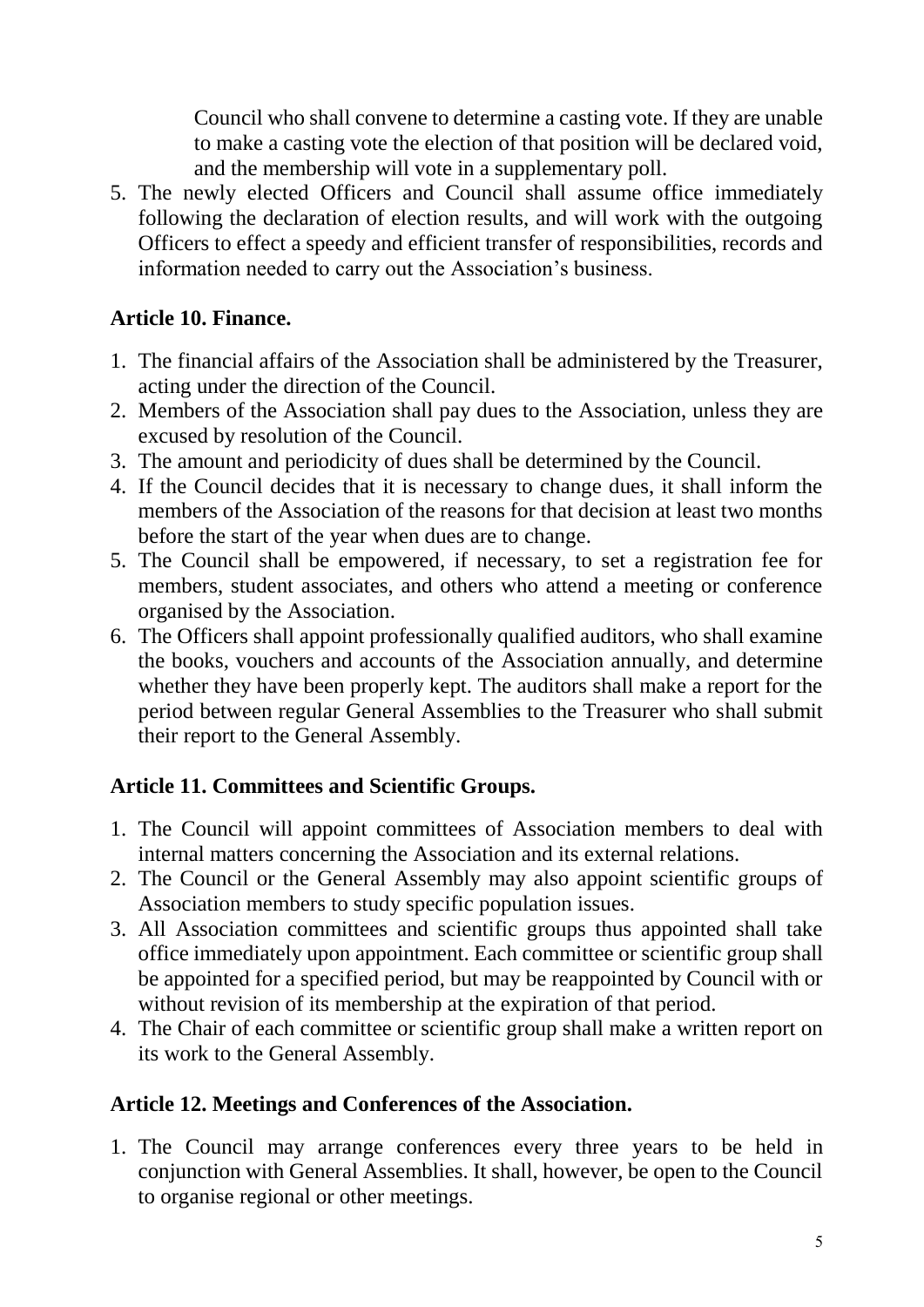- 2. The Council shall determine the conditions for participation in Association meetings and conferences, including registration fees and the terms under which non-members should be permitted to participate. Meetings and conferences organised by the Association shall be open to all members of the Association.
- 3. The Council may appoint an organising committee for each conference or meeting and may delegate power to such committees.
- 4. The Council through the organizing committees may make rules regarding the presentation of communications to meetings and conferences by members of the Association and other participants.

#### **Article 13. Publications.**

- 1. The Association shall publish in printed or digital form materials which are appropriate to the aims set out in Article 1.
- 2. The Council shall decide the conditions under which publications shall be made available to members of the Association and student associates, heeding the financial implications of any decisions, and the need to make the material widely accessible, in either print of digital form.
- 3. The Council and the General Assembly shall develop policies related to the ownership of copyright of all Association publications and intellectual property.

# **Article 14. Amendments.**

- 1. Any proposal for the amendment of this Constitution should be submitted in writing with the endorsement of not less than twenty-five members.
- 2. Proposals for amendments shall be circulated to members of the Association at least three calendar months before the General Assembly at which they are to be debated, together with a statement giving reasons for the proposals.
- 3. The Council shall appoint a Committee of not less than five members reflecting regional balance, to examine any amendments proposed. The Committee review the implications of the amendment and shall have the power to make modifications to the proposed amendments, provided these do not alter the intent of the proposers. The Committee shall consult a representative of the signatories to any amendments before accepting such modifications. The Committee will report the evaluation of the amendment to the General Assembly and the proposers of the amendment will be given an opportunity to speak to their amendment.
- 4. The Secretary-General and Treasurer shall organise a secret ballot among the full membership, and invite members to return ballot forms within a period of six weeks. If at that date fewer than half the votes have been cast, the Secretary-General and Treasurer shall once again invite members who have not cast their votes to return their ballots within a further period of six weeks. At that date the ballot shall be closed, and the votes counted. An amendment shall